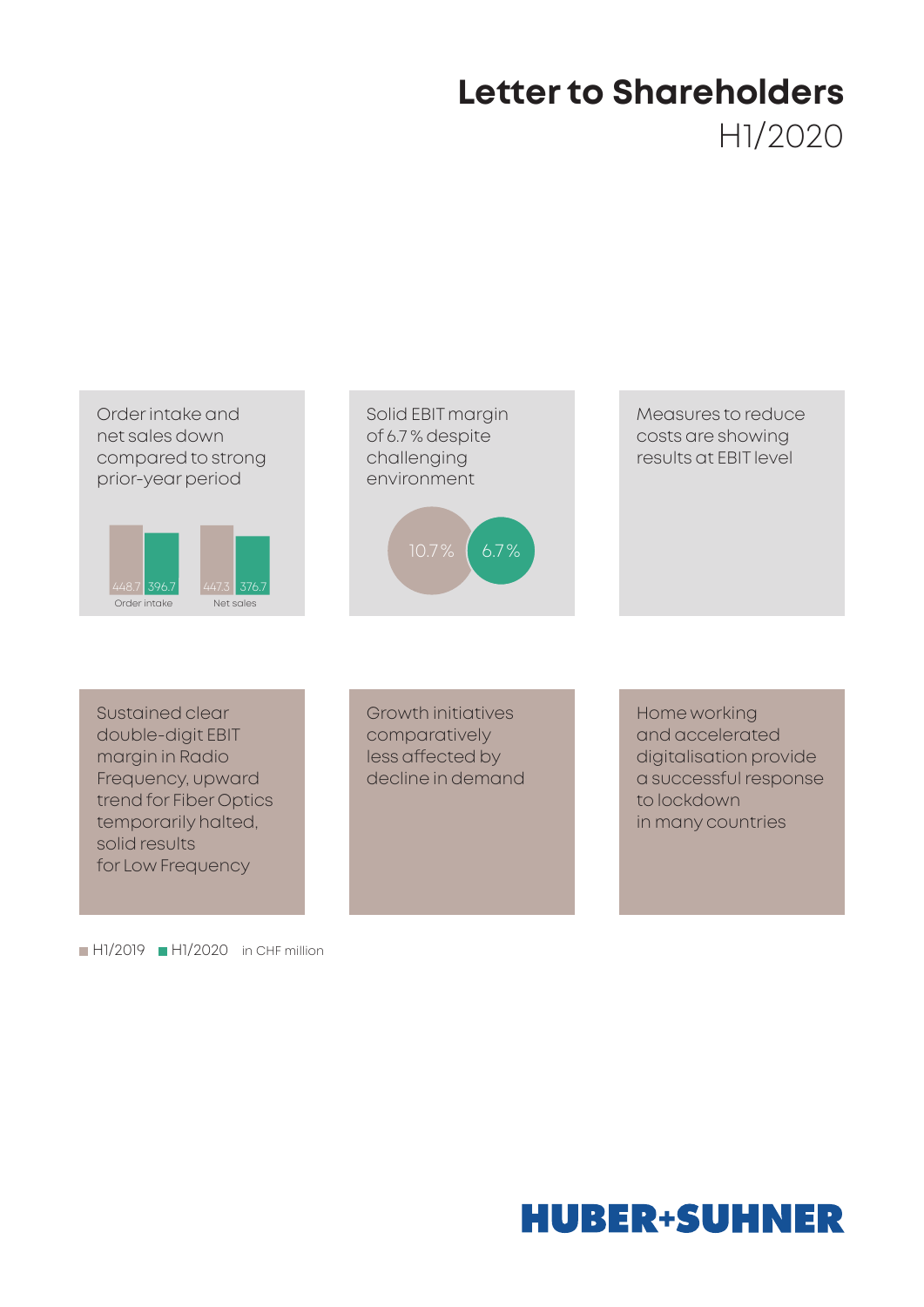### **Solid half-year results in a difficult environment**



Urs Ryffel (CEO) and Urs Kaufmann (Chairman)

HUBER+SUHNER experienced an eventful first half of 2020. Against the backdrop of the ubiquitous coronavirus pandemic and its impact on the global economy, the company still achieved a solid result with an EBIT margin of 6.7% (prior-year period 10.7%) and operating profit of CHF 25.1 million (prior-year period CHF 47.8 million). At CHF 396.7 million, order intake was 11.6% below the figure for the strong prior-year period. Compared to the second half of the previous year, however, a positive development was achieved.

The measures taken by governments in the sales regions to contain the coronavirus significantly impacted economic activity in the reporting period. As the outbreak progressively evolved into a pandemic, most HUBER+SUHNER sites were also affected by temporary closures. As the entire supply industry was impacted to at least the same extent, the focus on the procurement side was on ensuring the supply of important materials and components. In addition, transport capacities were either completely lost or were in short supply and traded at many times normal tariffs. Maintaining global supply chains thus became the company's most important task in order to guarantee maximum availability of products to customers.

Through intensive communication with customers, prudent planning, close cooperation with the supplier network and the temporary relocation of individual product lines within the worldwide production network, the company succeeded in maintaining supply capability high throughout the entire period despite the restrictions. A big thank you goes out to all employees for their extraordinary commitment during this challenging time. This resulted in net sales of CHF 376.7 million, a decline of 15.8%, whereby the strong prior-year period (CHF 447.3 million) had again included a significant portion of the major project with Samsung on the Indian subcontinent. Adjusted for currency, copper and portfolio effects, the shortfall in net sales amounted to 15.0%. The book-to-bill rate reached 1.05 (prior-year period 1.0). The share of net sales by

main region shifted to Europe: EMEA accounted for 55% (prior-year period 48%), APAC 27% (prior-year period 31%) and the Americas 18% (prior-year period 21%). Headcount increased to 4,860 (prior-year period 4,665) primarily as a result of the acquisition of BKtel at the end of 2019 and a temporary relocation of activities to the plant in China in the second quarter.

#### **Lively bidding activity in many submarkets – systemic importance of connectivity in crisis**

All three of the main markets, communication (–18.6%), transportation (–14.9%) and industrial (–12.7%), were equally affected by the decline in net sales, with the result that their respective net sales shares remained virtually unchanged. The company actually recorded an increase in bidding activity in the reporting period. This was despite the fact that, due to the pandemic and imposed lockdowns, customer communication was exclusively via digital media. Unpredictability on the market development, however, resulted in greater restraint and caution on the part of customers in the awarding of new orders. For HUBER+SUHNER, the industrial production closures imposed in some countries were usually of comparatively short duration. Public authorities in the various countries rated connectivity solutions as systemically important in terms of national digital security. Communication solutions, for instance, have become an essential part of a powerful infrastructure for dependable data transmission. Afforded similar importance were the availability of security solutions in industrial applications and the advancement of electromobility as the transport concept of the future. These assessments prove once again that HUBER+SUHNER is focusing its products and solutions on applications that are promising for the future.

#### **Continued clear double-digit EBIT margin for Radio Frequency**

The Radio Frequency technology segment, marked by strong growth in previous years, could not fully escape the negative effects of the coronavirus crisis. Order intake amounted to CHF 130.9 million, which was 14.2% below the prior-year figure. The industrial submarkets of aerospace and defense as well as test and measurement fared comparatively well. Radio Frequency recorded a significant decline in net sales to CHF 121.3 million (–17.9%). The reported EBIT of CHF 15.0 million equates to an EBIT margin of 12.4%.

#### **Temporarily halted upward trend for Fiber Optics**

With an order intake of CHF 151.1 million, the Fiber Optics technology segment was on a par with the prior-year figure (CHF 150.3 million), although this figure was achieved without the acquired BKtel (WAN / Access networks). Net sales of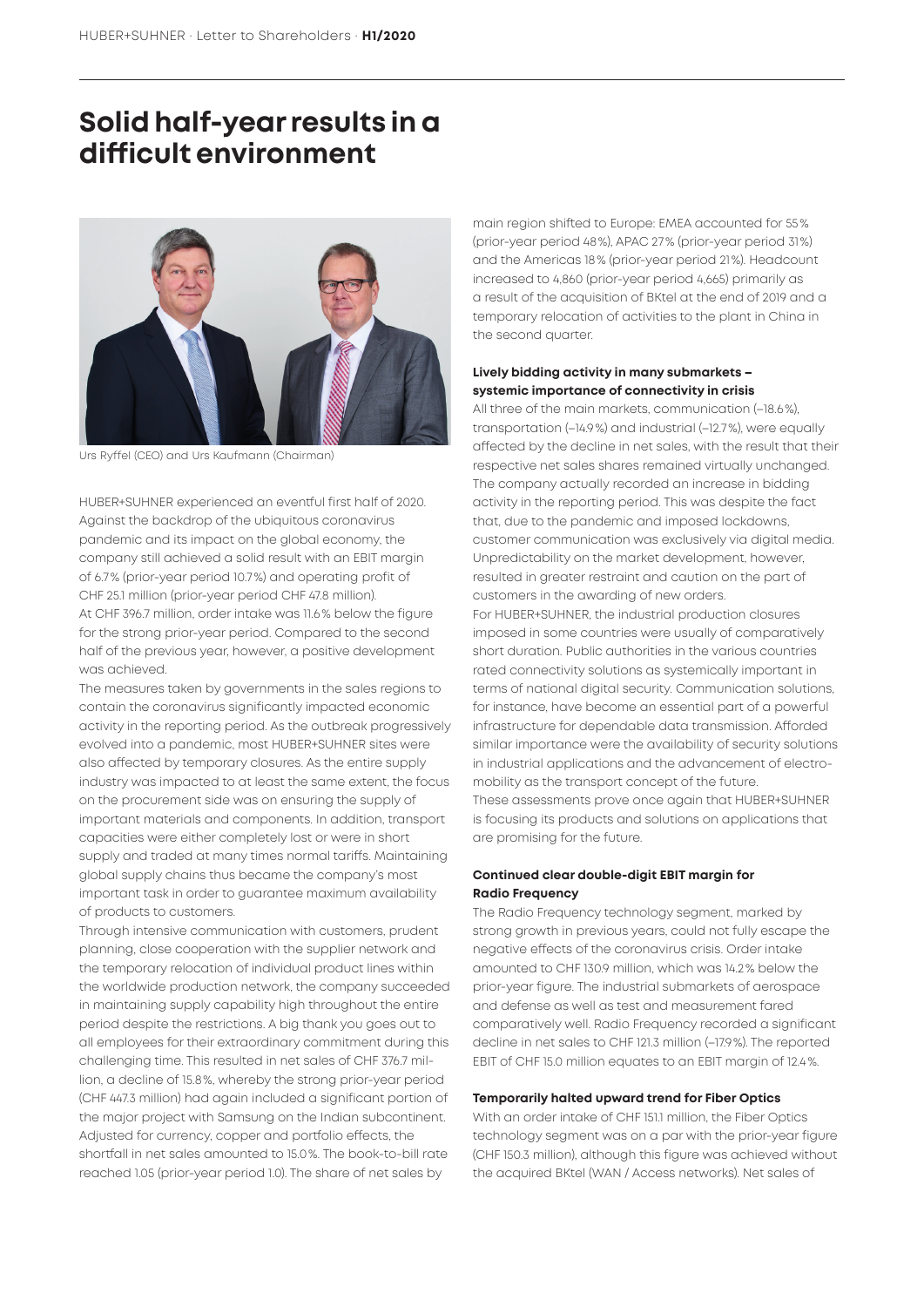CHF 138.8 million were 11.9% below the prior-year figure. The Covid-19 measures in several regions prompted a slowdown of the mobile network (cell site) expansion to the 5G standard, while demand for data center solutions remained at a good level. The overall lower volume had a negative impact on the results of Fiber Optics, with reported EBIT of CHF 4.4 million, and an EBIT margin of 3.1%.

#### **Low Frequency achieves solid result**

In the Low Frequency technology segment, order intake declined significantly to CHF 114.7 million (–21.3%) compared to the prior-year period. Although bidding activity was extremely dynamic in both the railway and automotive submarkets, the awarding of contracts was sluggish in the first half of the year. The automotive submarket also developed negatively overall; the doubling of sales for electric vehicles did not compensate for the decline in conventional automotive business. Business with high-power charging systems developed well. With the newly launched RADOX® HPC500 and the uncooled RADOX® HPC200, the market leadership was further consolidated with the first design-ins. Net sales of Low Frequency amounted to CHF 116.6 million (–17.9%), while EBIT stood at CHF 7.9 million, corresponding to an EBIT margin of 6.8%.

#### **Home working and accelerated digitalisation provided a successful response to lockdown, measures to reduce costs are showing results**

The company reacted immediately to the extraordinary situation in the reporting period with far-reaching measures. These included, among other things, the stringent implementation of the hygiene and protection concept worldwide, which kept the number of employees tested positive for Covid-19 very low. In addition, administrative activities

were relocated to employees' home offices. Virtually overnight, new conditions were defined for a large section of the workforce, which called for a high degree of flexibility on all sides. The organisation proved itself capable of making effective use of the accelerated digitalisation of the workplace. Strict cost management was implemented early on. Due to the more noticeable impact of Covid-19 on the course of business from the second quarter onwards, short-time working was introduced in countries where this instrument was available. The members of the Board of Directors, Executive Group Management and senior management levels worldwide are making a solidarity-based contribution by temporarily waiving part of their fixed compensation.

#### **Outlook**

HUBER+SUHNER suspended its guidance for 2020 due to the unforeseeable developments following the coronavirus outbreak. With its focus on promising growth markets in communication, transportation and industrial, the company is well equipped to leverage its very strong positioning once the market weakness subsides. However, the uncertainties remain considerable. From today's perspective and provided that there are no further lockdown measures in key sales regions, the company expects sales in the second half of the year to be of a similar magnitude as in the first half. HUBER+SUHNER expects the EBIT margin for the full year to remain at least at the same level as in the reporting period.

Urs Kaufmann Urs Ryffel Chairman of the Board of Directors CEO

### Milestones

#### **Communication**  Optical switches



POLATIS high-radix switches help cloud service providers build energy-efficient next generation optical networks

#### **Transportation**  Railway



Framework agreement with Bombardier Transportation to supply RADOX® cables extended by five years – 25 years of cooperation

**Industrial**  High-power charging system



World first for new RADOX® HPC500, which allows continuous charging with currents of 500 A

**Communication**  WAN / Access networks



RF Video Overlay: unrestricted transmission quality for television and simultaneous home working